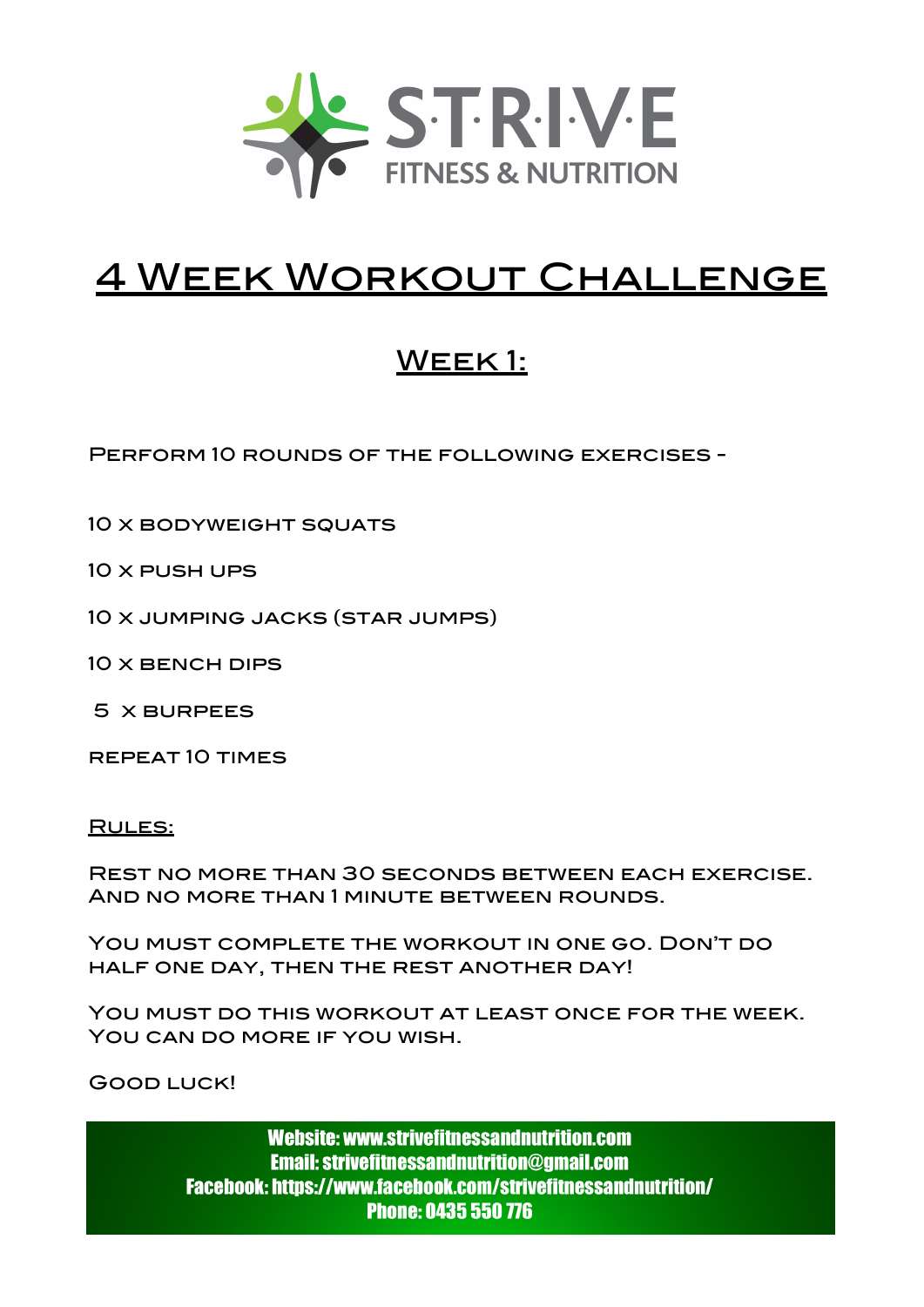

### week 2:

The task this week is straight forward...

Run 8km for the week.

Rules:

As long as you manage to run a total of 8km for the week, I don't care how you break it up! just do 8km.

You can choose to run 1km every day and 2km on the 7TH DAY. OR DO IT IN ONE GO. IT'S UP TO YOU!

It's whatever pace you can manage. If you're a strong runner, you can aim to run it at a fast pace than your usual pace.

If you hate running, and would much rather set your hair on fire and then put yourself out with battery acid, then run it at a pace that will suit you. As long as YOU DO 8KM!

Good luck!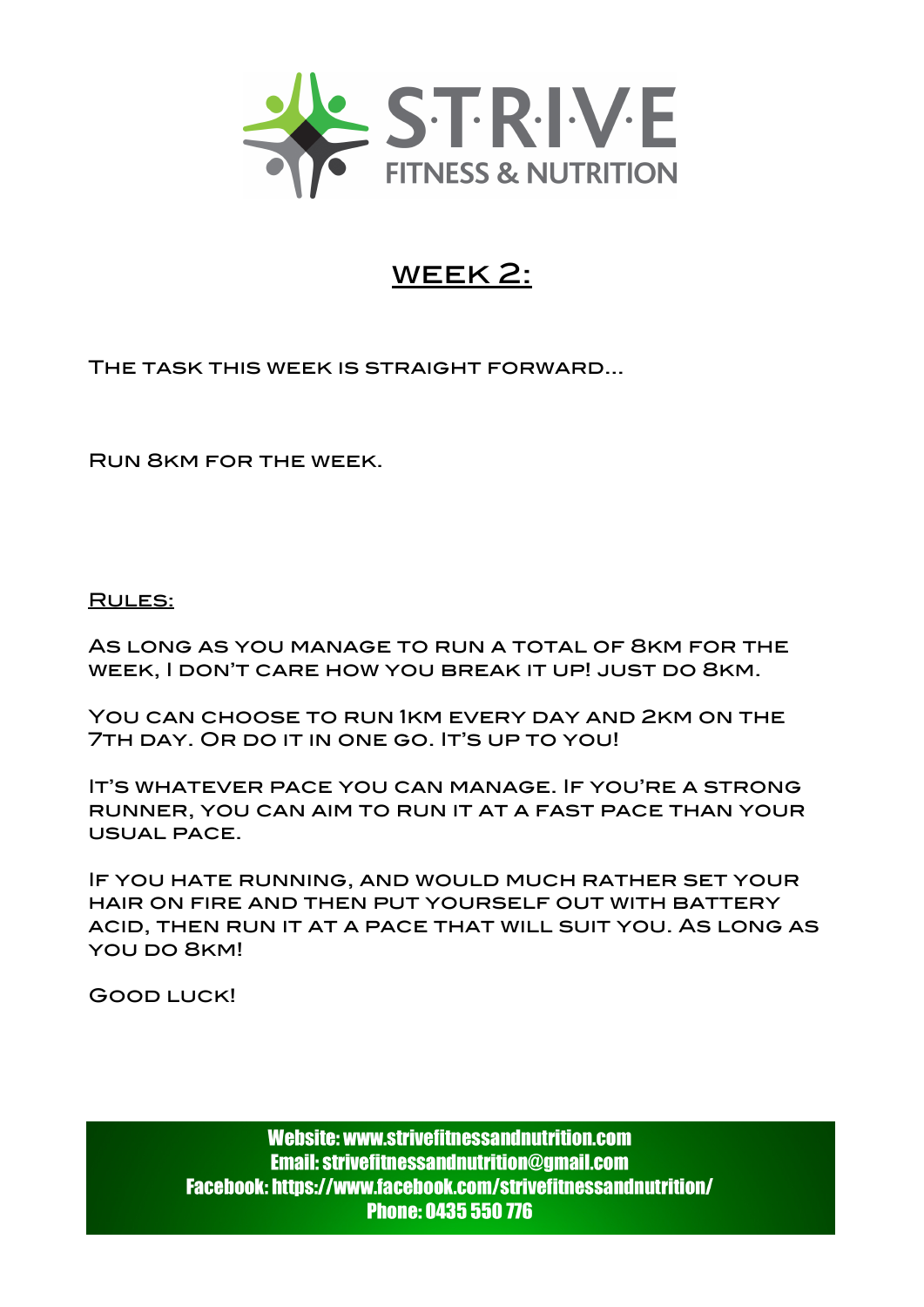

## Week 3:

YOUR TASK THIS WEEK WILL BE...

Perform 10 rounds of the following:

15 second hill sprints

Rules:

First, you'll need to find a hill. If you live in an area that's flat as a pancake, then you can use a treadmill and put it on the steepest incline you can.

Run up the hill for 15 seconds. Then walk back down. Repeat 10 times.

Take as long as you can to catch your breath before doing the next sprint. if you're ready to go as soon as you get down the hill, then go again. If you need a puke bucket when you get back down, then take a few more MINUTES.

Make sure that you're fully warmed up before you start your sprints. Otherwise you'll do yourself an injury.

Good Luck!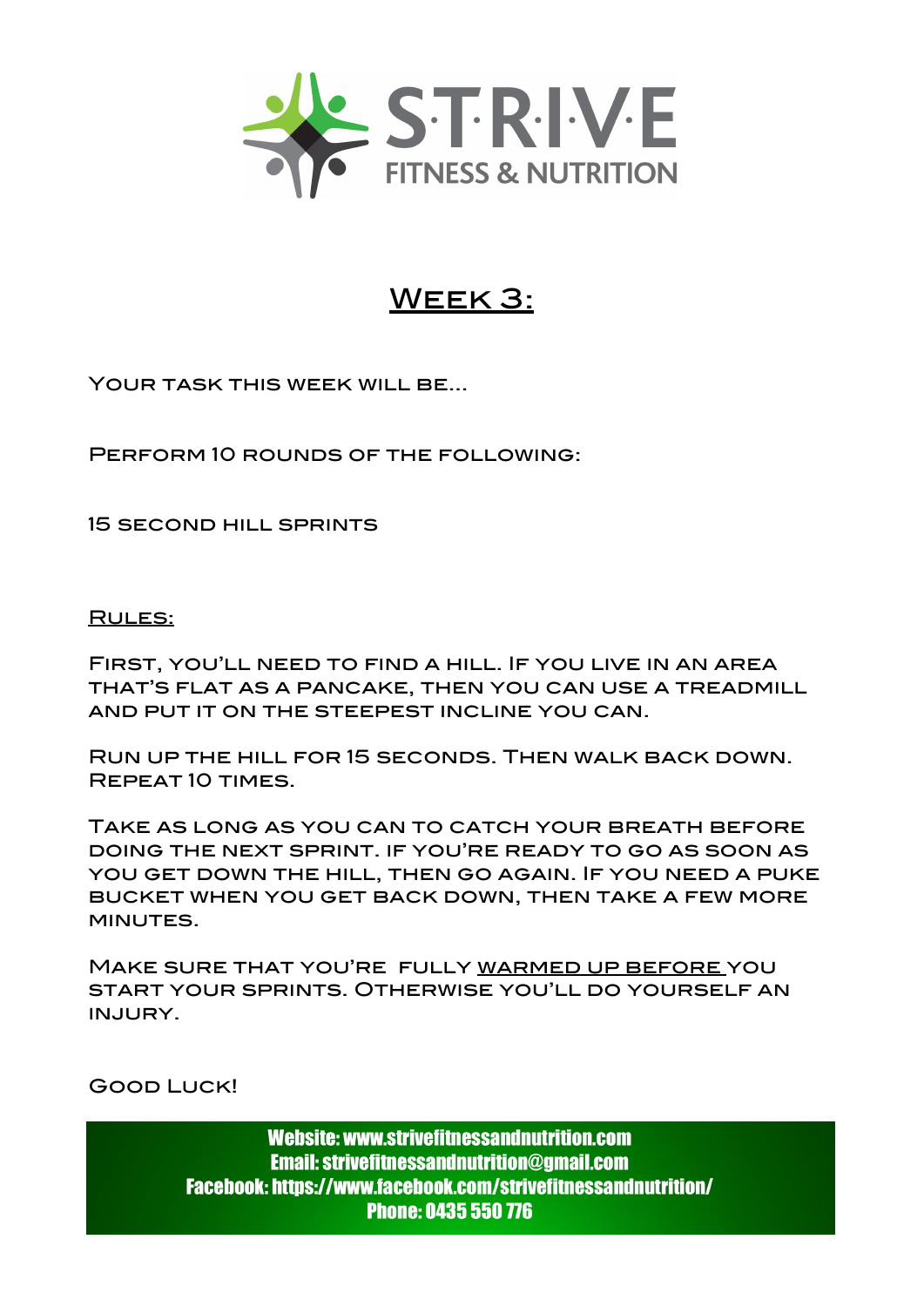

### Week 4:

Perform the following:

10 x 1 minute planks

#### RULES:

if you can, try to rest no more than 1 minute between planks. If you can only manage a minute rest for the first couple, then aim to start your next 1 minute plank as soon as you can.

You must do the 10 x 1 minute planks all in one go. DON'T do a couple one day, and a few the next. You must complete it in one hit.

Good Luck!